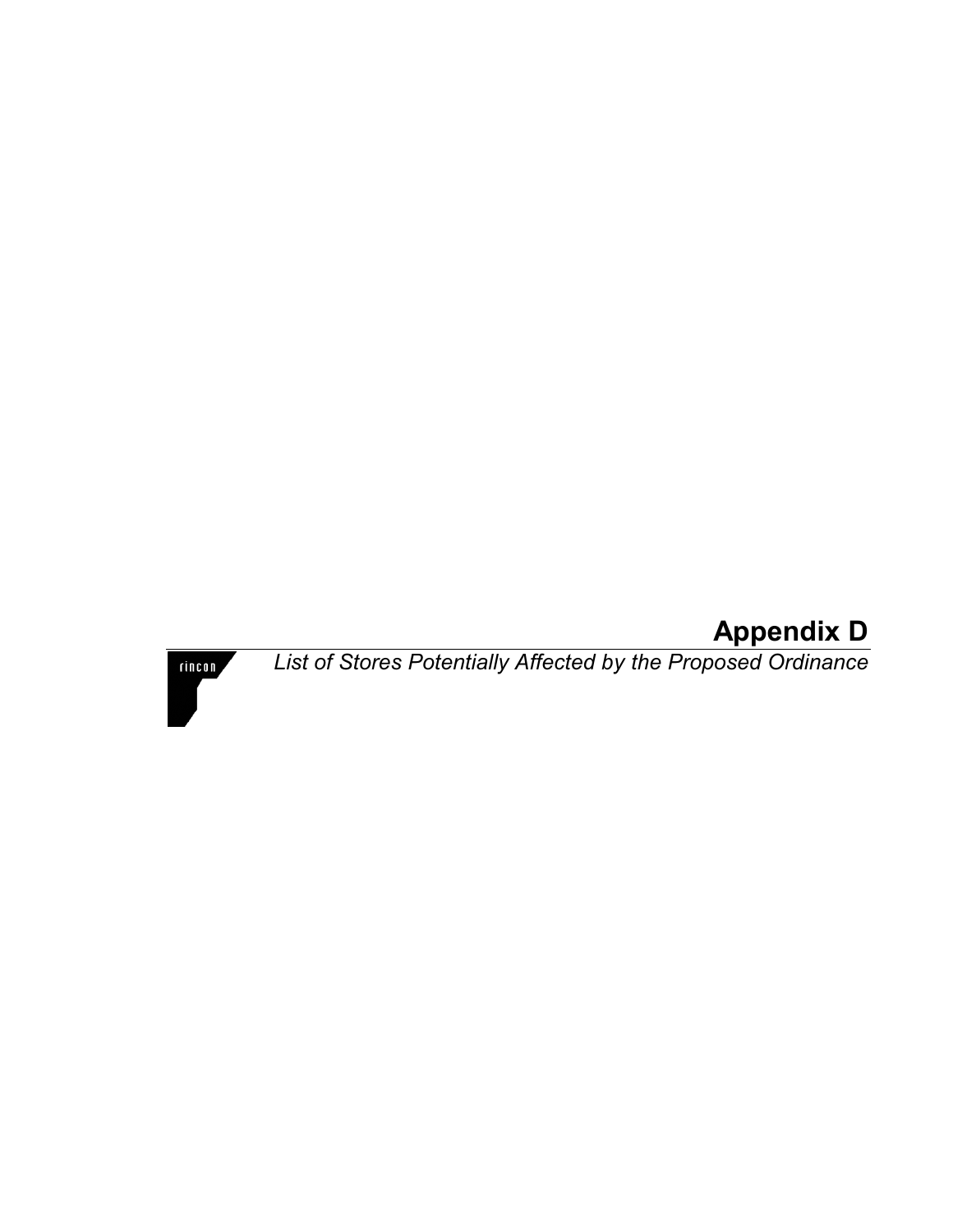| <b>COMPANY NAME</b>          | <b>ADDRESS</b>          | <b>ZIP CODE</b> | <b>PRIMARY SIC DESCRIPTION</b>          |
|------------------------------|-------------------------|-----------------|-----------------------------------------|
| 5 Star Mobil                 | 20002 Beach Blvd        | 92648-3739      | Service Stations-Gasoline & Oil         |
| 7-Eleven                     | 8492 Warner Ave         | 92647-6043      | <b>Convenience Stores</b>               |
| 80's Purple                  | 7711 Woodwind Dr        | 92647-7144      | Clothing-Retail                         |
| 99 Cents Only Stores         | 15962 Springdale St     | 92649-1729      | <b>Variety Stores</b>                   |
| 99 Cents Only Stores         | 16672 Beach Blvd        | 92647-4850      | <b>Variety Stores</b>                   |
| 99 Cents Only Stores         | 19050 Brookhurst St     | 92646-2552      | <b>Variety Stores</b>                   |
| Aaron Brothers Art & Framing | 7041 Yorktown Ave # 101 | 92648-2499      | <b>Picture Frames-Dealers</b>           |
| <b>Active Network</b>        | 101 Main St # 240       | 92648-8156      | <b>Computer Software</b>                |
| <b>Adam's Electronics</b>    | 7130 Edinger Ave        | 92647-3505      | <b>Computer &amp; Equipment Dealers</b> |
| Albertsons                   | 16600 Bolsa Chica St    | 92649-3583      | Grocers-Retail                          |
| Albertsons                   | 19640 Beach Blvd        | 92648-2905      | Grocers-Retail                          |
| Albertsons                   | 7201 Yorktown Ave       | 92648-2465      | Grocers-Retail                          |
| <b>Albertsons Pharmacy</b>   | 9051 Atlanta Ave        | 92646-6332      | Pharmacies                              |
| Aleeda Wetsuits              | 18241 Gothard St        | 92648-1224      | Divers Equipment & Supplies             |
| Alex's Lawn Mower Shop       | 16612 Beach Blvd        | 92647-4838      | Lumber-Retail                           |
| Alkarma TV                   | 15602 Producer Ln       | 92649-1310      | <b>Television &amp; Radio-Dealers</b>   |
| Ameri-King                   | 17881 Sampson Ln        | 92647-7148      | Aircraft-Manufacturers                  |
| American Apparel             | 207 Main St             | 92648-5127      | Apparel & Garments-Retail               |
| <b>AMPM</b>                  | 6002 Bolsa Ave          | 92647-2443      | <b>Convenience Stores</b>               |
| <b>Appliance Parts Bank</b>  | 7573 Slater Ave # A     | 92647-7754      | Appliances-Household-Major-Supls (Whls) |
| Archway Systems Inc          | 2134 Main St # 160      | 92648-6447      | Computer Software                       |
| <b>Arthur Enterprises</b>    | 5181 Argosy Ave         | 92649-1058      | Nurserymen                              |
| <b>Atomic Aquatics</b>       | 16742 Burke Ln          | 92647-4559      | <b>Sporting Goods-Retail</b>            |
| Autozone                     | 6800 Warner Ave         | 92647-5304      | Automobile Parts & Supplies-Retail-New  |
| <b>Baby Gap</b>              | 18681 Main St           | 92648-1722      | Childrens & Infants Wear-Retail         |
| Barnes & Noble               | 7881 Edinger Ave #110   | 92647-7639      | <b>Book Dealers-Retail</b>              |
| <b>Beach Mobil</b>           | 16001 Beach Blvd        | 92647-3802      | Service Stations-Gasoline & Oil         |
| <b>BEVMO!</b>                | 16672 Beach Blvd # K    | 92647-4859      | Liquors-Retail                          |
| <b>Big Lots</b>              | 21082 Beach Blvd        | 92648-5402      | <b>Variety Stores</b>                   |
| <b>Big Lots</b>              | 6911 Warner Ave         | 92647-5305      | <b>Variety Stores</b>                   |
| <b>Bigger Farther Faster</b> | 14520 Delta Ln # 105    | 92647-2073      | Clothing-Retail                         |
| <b>Bounce U</b>              | 5445 Oceanus Dr # 114   | 92649-1007      | Moonwalks                               |
| Bpmb Inc                     | 19621 Dearborne Cir     | 92648-6648      | Hospitals                               |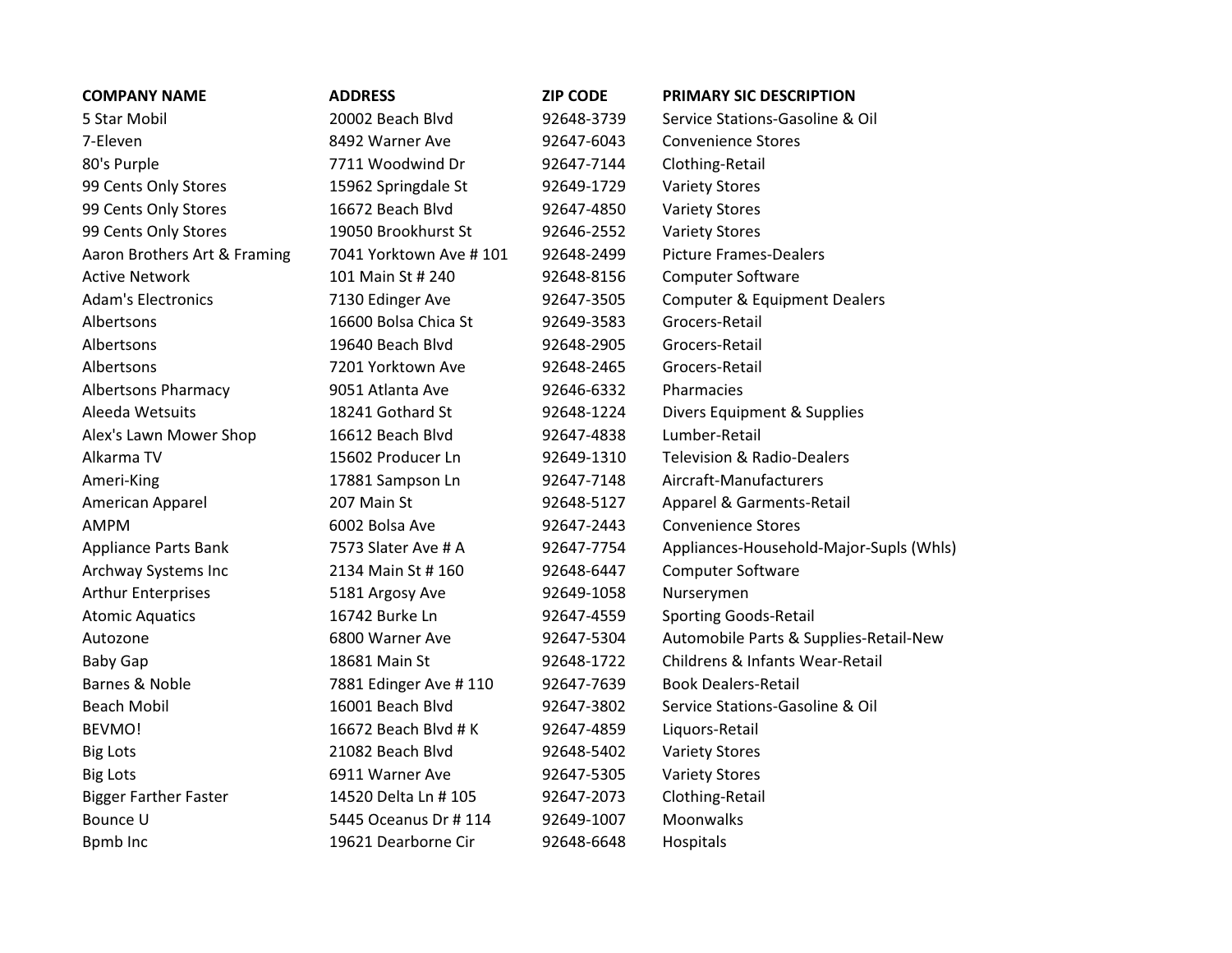| <b>Burlington Coat Factory</b>     | 7777 Edinger Ave # 100      | 92647-3640 | <b>Department Stores</b>               |
|------------------------------------|-----------------------------|------------|----------------------------------------|
| <b>Byran Co</b>                    | 18092 Redondo Cir           | 92648-1326 | Aircraft Equipment Parts & Supls-Mfrs  |
| <b>Carters Retail</b>              | 7881 Edinger Ave # A114     | 92647-7637 | <b>General Merchandise-Retail</b>      |
| <b>Check Out Software</b>          | 16912 Gothard St            | 92647-5476 | <b>Computer Software</b>               |
| Chevron                            | 17881 Gothard St            | 92647-6252 | Service Stations-Gasoline & Oil        |
| Chevron                            | 6972 Warner Ave             | 92647-5316 | Service Stations-Gasoline & Oil        |
| Choices Apparel Inc                | 5542 Research Dr            | 92649-1614 | <b>Clothing-Manufacturers</b>          |
| <b>Competitvie Aquatic Supply</b>  | 15661 Container Ln          | 92649-1532 | Swimwear & Accessories-Retail          |
| <b>Convenience Retailers</b>       | 16971 Goldenwest St         | 92647-5443 | <b>Convenience Stores</b>              |
| Cookie Jar Collection Inc          | 17682 Sampson Ln            | 92647-7739 | Bakers-Wholesale                       |
| Cost Plus World Market             | 7777 Edinger Ave #136       | 92647-8689 | Furniture-Dealers-Retail               |
| <b>CVS Pharmacy</b>                | 10011 Adams Ave             | 92646-4904 | Pharmacies                             |
| <b>CVS Pharmacy</b>                | 19121 Beach Blvd            | 92648-2307 | Pharmacies                             |
| <b>CVS Pharmacy</b>                | 5295 Warner Ave             | 92649-4079 | Pharmacies                             |
| Diane's                            | 118 Main St                 | 92648-5126 | Swimwear & Accessories-Retail          |
| <b>Earth Friendly Technologies</b> | 17011 Beach Blvd # 225      | 92647-7419 | <b>Cosmetics &amp; Perfumes-Retail</b> |
| Edinger Market & Gas               | 5002 Edinger Ave            | 92649-1436 | Service Stations-Gasoline & Oil        |
| Exon Mobile                        | 17222 Pacific Coast Hwy     | 92649-4116 | Service Stations-Gasoline & Oil        |
| <b>Finyl Vinyl</b>                 | 15201 Pipeline Ln # A       | 92649-5704 | <b>Fence Contractors</b>               |
| <b>Five Point's Shell</b>          | 18502 Beach Blvd            | 92648-2017 | Service Stations-Gasoline & Oil        |
| Forever 21                         | 155 5th St # 141            | 92648-5116 | Clothing-Retail                        |
| Fresh & Easy Neighborhood Mkt      | 16672 Beach Blvd            | 92647-4850 | Grocers-Retail                         |
| G & M Oil Co Inc                   | 16868 A Ln                  | 92647-4831 | <b>Business Management Consultants</b> |
| Golden Spoon                       | 7862 Warner Ave # D         | 92647-7364 | Yogurt                                 |
| <b>GUESS</b>                       | 155 5th St                  | 92648-5101 | Clothing-Retail                        |
| Home Depot                         | 19101 Magnolia St           | 92646-2233 | <b>Home Centers</b>                    |
| Home Depot                         | 7100 Warner Ave             | 92647-8404 | <b>Home Centers</b>                    |
| Hunting Beach Delillo              | 18211 Beach Blvd            | 92648-1308 | <b>Automobile Dealers-New Cars</b>     |
| Huntington Beach 76                | 21471 Brookhurst St         | 92646-7324 | Service Stations-Gasoline & Oil        |
| Huntington Garden Ctr              | 19121 Brookhurst St         | 92646-2553 | Nurserymen                             |
| Huntington Surf & Sport            | 300 Pacific Coast Hwy # 104 | 92648-5107 | Sportswear-Retail                      |
| Jo-Ann Fabrics & Crafts            | 15031 Goldenwest St         | 92647-2710 | <b>Fabric Shops</b>                    |
| Jo-Ann Fabrics & Crafts            | 9901 Adams Ave              | 92646-4809 | <b>Fabric Shops</b>                    |
| Justice Just For Girls             | 7777 Edinger Ave # 144      | 92647-8690 | <b>Girls Apparel</b>                   |
|                                    |                             |            |                                        |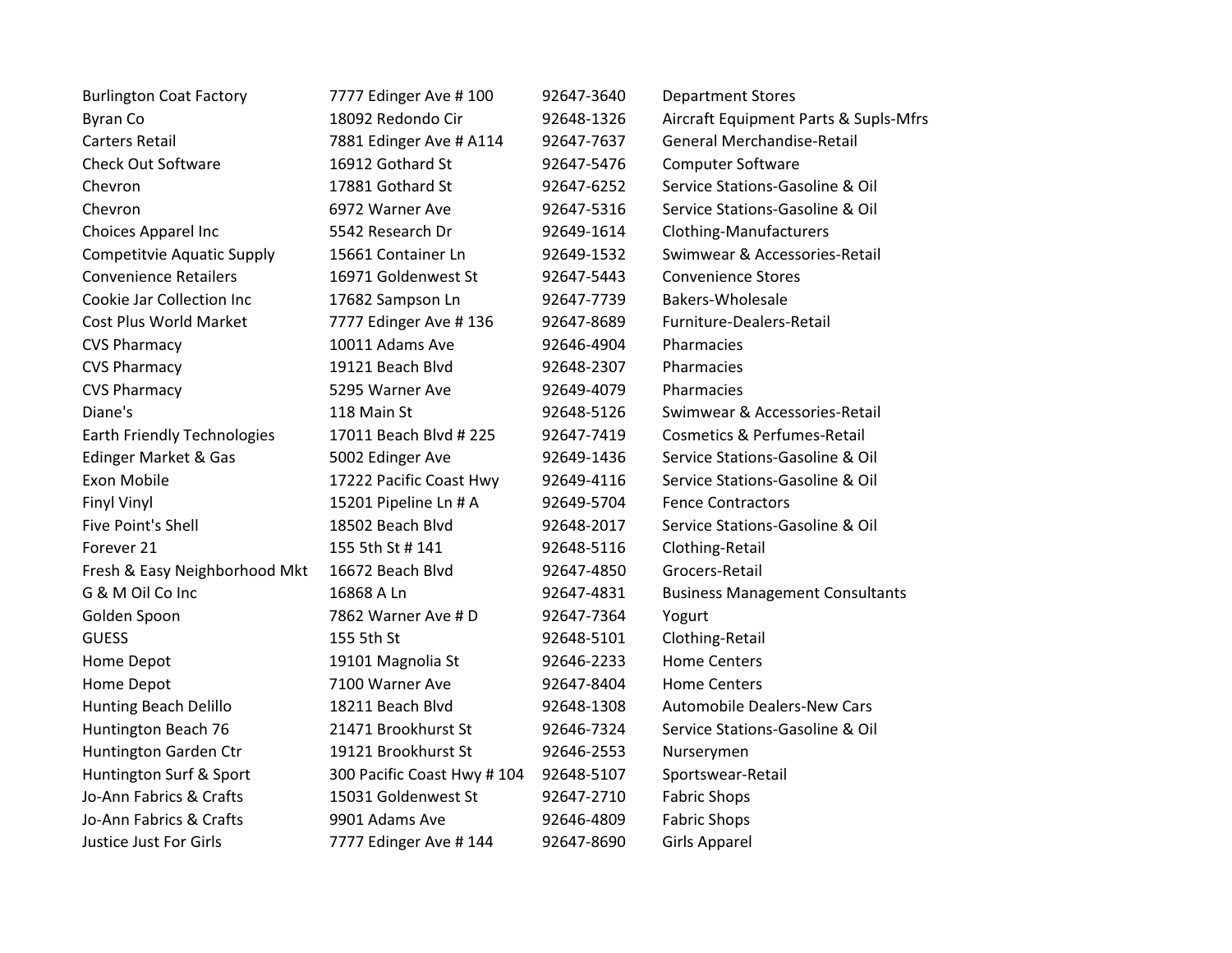| Kanvas By Katin                | <b>PO Box 223</b>      | 90743-0223 | Knit Outerwear Mills (Mfrs)             |
|--------------------------------|------------------------|------------|-----------------------------------------|
| Kohl's Department Store        | 7777 Edinger Ave # 140 | 92647-8669 | <b>Department Stores</b>                |
| Kohl's Department Store        | 9811 Adams Ave         | 92646-4807 | <b>Department Stores</b>                |
| L-3 GA Intl Inc                | 7402 Prodan Dr         | 92648-1207 | Marine Electronic Equip & Supls (Whls)  |
| Lamps Plus                     | 7262 Edinger Ave       | 92647-3506 | <b>Lighting Fixtures-Retail</b>         |
| Laptops 4 Less                 | 10034 Adams Ave        | 92646-4905 | <b>Computer &amp; Equipment Dealers</b> |
| Lenscrafters                   | 7777 Edinger Ave # 146 | 92647-8666 | <b>Optical Goods-Retail</b>             |
| Lowe's Home Improvement        | 8175 Warner Ave        | 92647-8251 | <b>Home Centers</b>                     |
| Marshalls                      | 16672 Beach Blvd # F   | 92647-4837 | <b>Department Stores</b>                |
| Men's Wearhouse                | 7738 Edinger Ave       | 92647-3607 | Men's Clothing & Furnishings-Retail     |
| Michaels                       | 7600 Edinger Ave # A   | 92647-3605 | <b>Craft Supplies</b>                   |
| Mother's Market & Kitchen's    | 19770 Beach Blvd       | 92648-5927 | Health & Diet Foods-Retail              |
| O'Reilly Auto Parts            | 18900 Beach Blyd       | 92648-2092 | Automobile Parts & Supplies-Retail-New  |
| Office Depot                   | 7742 Edinger Ave       | 92647-3607 | <b>Office Supplies</b>                  |
| Old Navy                       | 18543 Main St          | 92648-1709 | Clothing-Retail                         |
| Old World Restaurant           | 7561 Center Ave #38    | 92647-3038 | Coffee & Tea                            |
| <b>Orchard Supply Hardware</b> | 19330 Goldenwest St    | 92648-2113 | Hardware-Retail                         |
| Party City                     | 16100 Beach Blvd       | 92647-3805 | <b>Party Supplies</b>                   |
| Pep Boys                       | 19122 Brookhurst St    | 92646-2554 | Automobile Parts & Supplies-Retail-New  |
| <b>PETCO</b>                   | 5961 Warner Ave        | 92649-4659 | Pet Supplies & Foods-Retail             |
| <b>PETCO</b>                   | 8909 Adams Ave         | 92646-3330 | Pet Supplies & Foods-Retail             |
| PETSMART                       | 7600 Edinger Ave       | 92647-3605 | Pet Supplies & Foods-Retail             |
| Pier 1 Imports                 | 18501 Main St          | 92648-1709 | Furniture-Dealers-Retail                |
| Prizes                         | 5242 Argosy Ave        | 92649-1074 | Toys-Manufacturers                      |
| Quiksilver Wetsuits Inc        | 15202 Graham St        | 92649-1109 | Surfboards                              |
| Ralphs                         | 19081 Goldenwest St    | 92648-2151 | Grocers-Retail                          |
| Ralphs                         | 5241 Warner Ave        | 92649-4060 | Grocers-Retail                          |
| <b>REI</b>                     | 7777 Edinger Ave #138  | 92647-8689 | <b>Sporting Goods-Retail</b>            |
| <b>Revelation Records</b>      | PO Box 5232            | 92615-5232 | <b>Music Dealers</b>                    |
| <b>Rite Aid</b>                | 5881 Warner Ave        | 92649-4657 | Pharmacies                              |
| <b>Ross Dress For Less</b>     | 7201 Warner Ave        | 92647-5431 | <b>Department Stores</b>                |
| Seacliff Liquor                | 402 17th St            | 92648-4212 | Liquors-Retail                          |
| Silver Star Pet                | 15662 Graham St        | 92649-1611 | Pet Foods-Wholesale                     |
| Smart & Final                  | 6882 Edinger Ave       | 92647-3402 | Grocers-Retail                          |